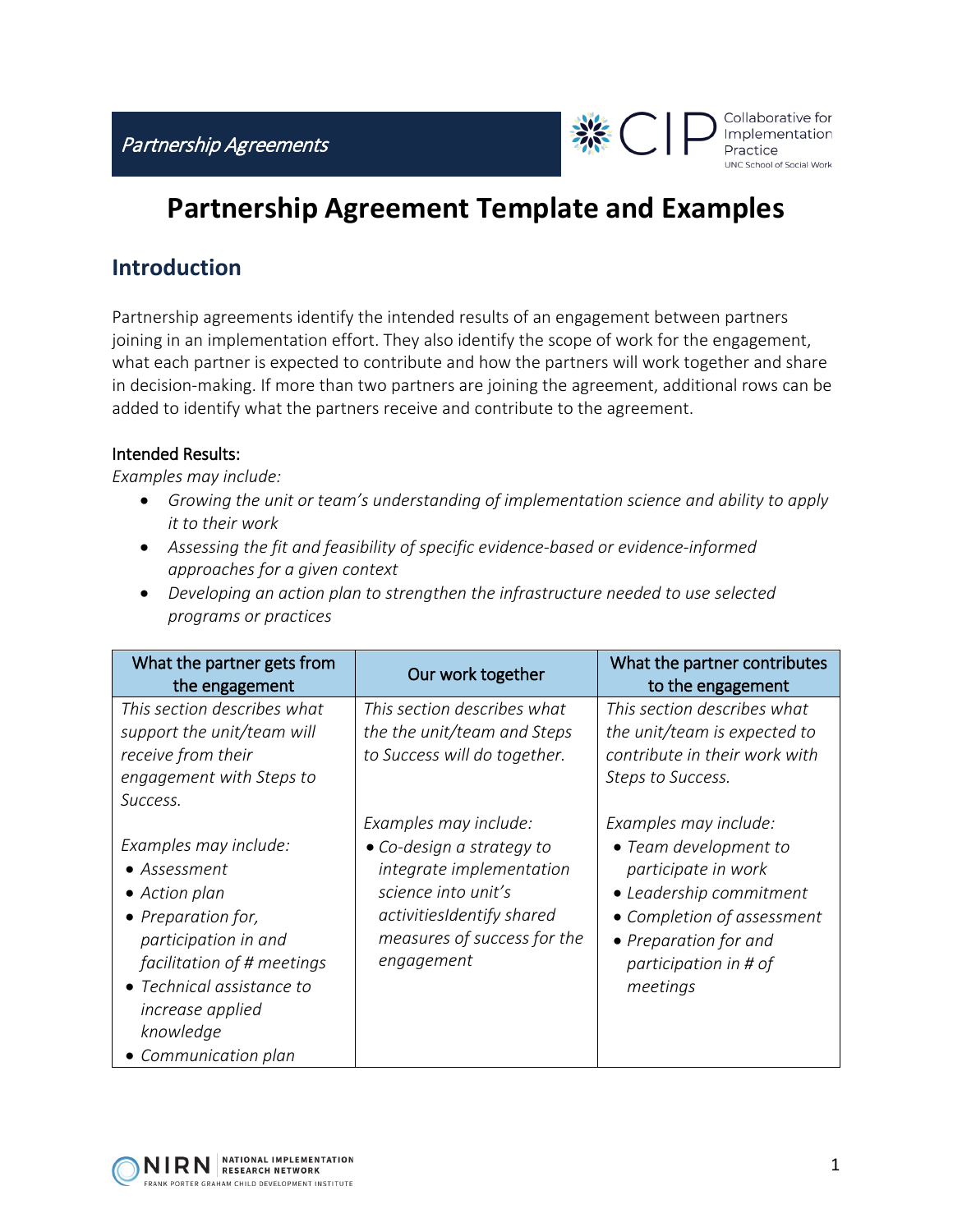# **Partnership Agreement – Examples**

#### Partnership Agreement – Results First

This partnership agreement example outlines how a state public agency will work with a technical assistance provider on a targeted project. In this example, the state team is a fictional group of state agency leaders and managers working with NIRN, an implementation support provider.

#### Intended Results:

The state team will:

- Define implementation science and key best practices for public systems
- Apply implementation best practices to statewide implementation of CBT
- Identify strategies for strengthening stakeholder engagement to support implementation
- Understand implementation practitioner competencies in relation to their own roles
- Engage in action planning for strengthening implementation to reduce recidivism

| What the state agency gets from the<br>engagement                                                                                                                                                                                                                                                                                                                                             | Our work together                                                                                                                                                                                                                                                                                                                                                              | What the state agency contributes to the<br>engagement                                                                                                                                                                                                    |
|-----------------------------------------------------------------------------------------------------------------------------------------------------------------------------------------------------------------------------------------------------------------------------------------------------------------------------------------------------------------------------------------------|--------------------------------------------------------------------------------------------------------------------------------------------------------------------------------------------------------------------------------------------------------------------------------------------------------------------------------------------------------------------------------|-----------------------------------------------------------------------------------------------------------------------------------------------------------------------------------------------------------------------------------------------------------|
| Technical assistance to strengthen the<br>capacity of team members to<br>effectively use implementation science<br>in support of statewide<br>implementation of CBT<br>A common language and best practices<br>to support implementation and scaling<br>in partnership with county providers.<br>Attention to critical contextual issues<br>in implementation, including rural<br>communities | Engage in a learning relationship, building on<br>state's and NIRN's strengths and expertise<br>Shared work during:<br>Two planning calls<br>One 2.5 day learning session, including both<br>didactic content and customized action<br>planning<br>Up to three one-hour coaching sessions<br>following the in person event to support<br>state's application of best practices | Engaged Core Implementation Team<br>to include staff from Department of<br>Corrections<br>Stakeholder engagement to include<br>county-level providers<br>Establishing and maintaining<br>consistent communication processes<br>with NIRN and participants |



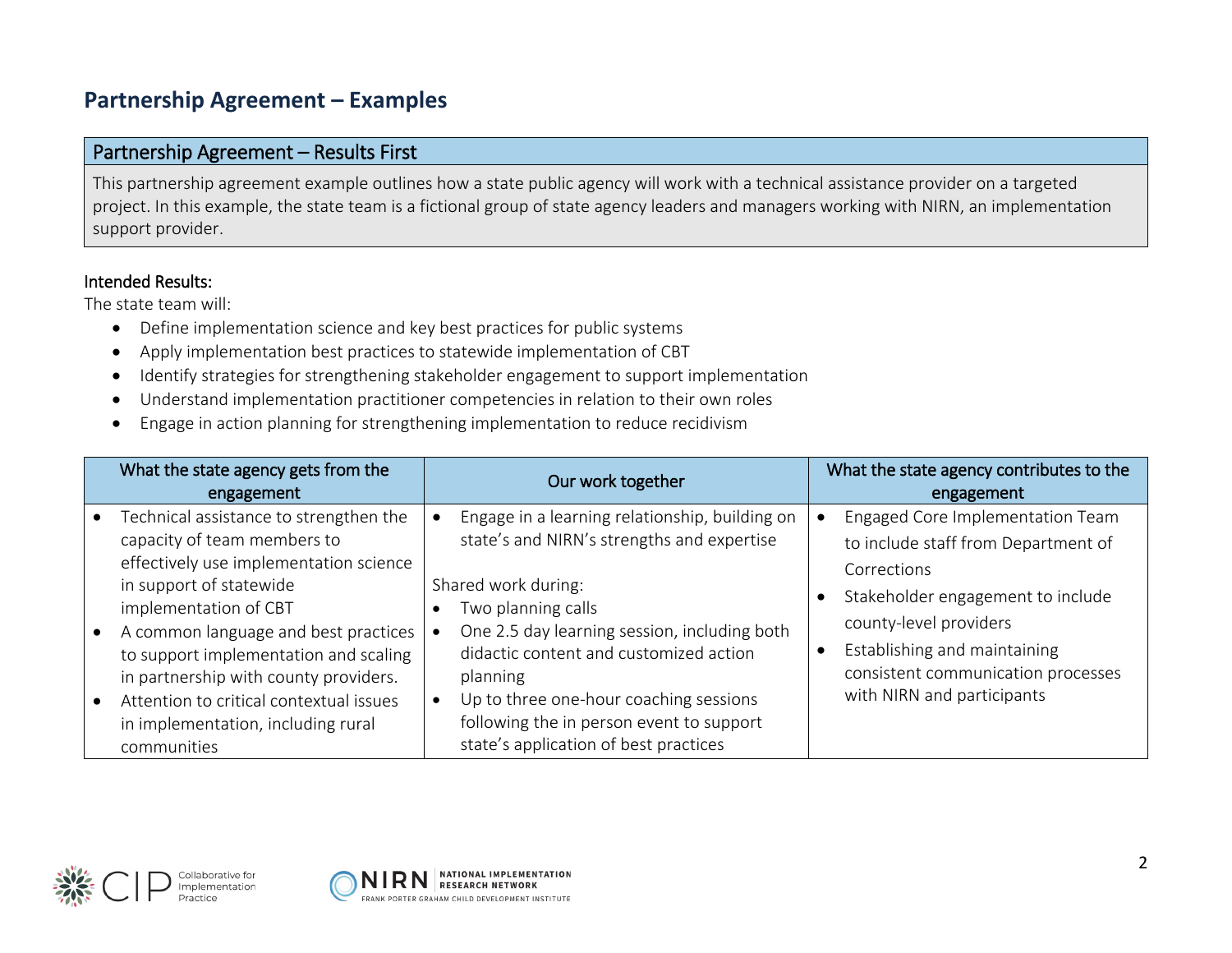### Partnership Agreement – A Partnership to Support Retention of Youth

This partnership agreement example outlines how a group of several different partners may join together for a shared area of need, focus or specific purpose. The partner names and information provided are fictional. In this example, the County Agency (public funder and implementer), Youth Empowerment Agency (private service provider), youth, youth advocates, technical assistance partner (supporting multiple youth serving organizations), implementation science partner (providing implementation science consultation and support) and the funder partner together to increase retention of youth in a youth empowerment project.

#### Intended Results:

- Co-identify the needs and assets of youth to support retention in youth empowerment program
- Co-identify strategies based on best practices and research to promote and sustain retention of youth
- Co-identify measures of success for retention of youth, timelines and milestones
- Continually assess and improve retention strategy efforts

#### How we work together

- Co-create a plan for identifying participation and retention needs and assets of youth
- Co-learn about the application of retention and implementation science best practices
- Continually assess and improve participation and retention strategies and efforts
- Co-create and track agreed upon measures of success so we know if we are making progress

| What the County Division Agency gets from the engagement                                    | What the County Division Agency contributes to the engagement                                                            |
|---------------------------------------------------------------------------------------------|--------------------------------------------------------------------------------------------------------------------------|
| • Implementation support for the use of retention best practices for                        | • Active participation in co-design team meetings with Youth                                                             |
| youth and staff<br>• Facilitated co-design team meetings                                    | Empowerment and other key partners (1.5 hours, monthly)<br>Ongoing review of materials and provision of feedback between |
| • Support for data collection and analysis for retention targets,                           | meetings as needed (approx. 1 - 2 hours a month)                                                                         |
| identification of needs and assets and feedback from youth and staff                        | • Facilitation of bi-directional communication with partners to:                                                         |
| • Coordination and trouble shooting to ensure retention efforts are<br>useful and effective | o Ensure system-level barriers to youth participation and retention<br>are addressed                                     |
|                                                                                             | o To coordinate with partners to meet service needs of youth                                                             |